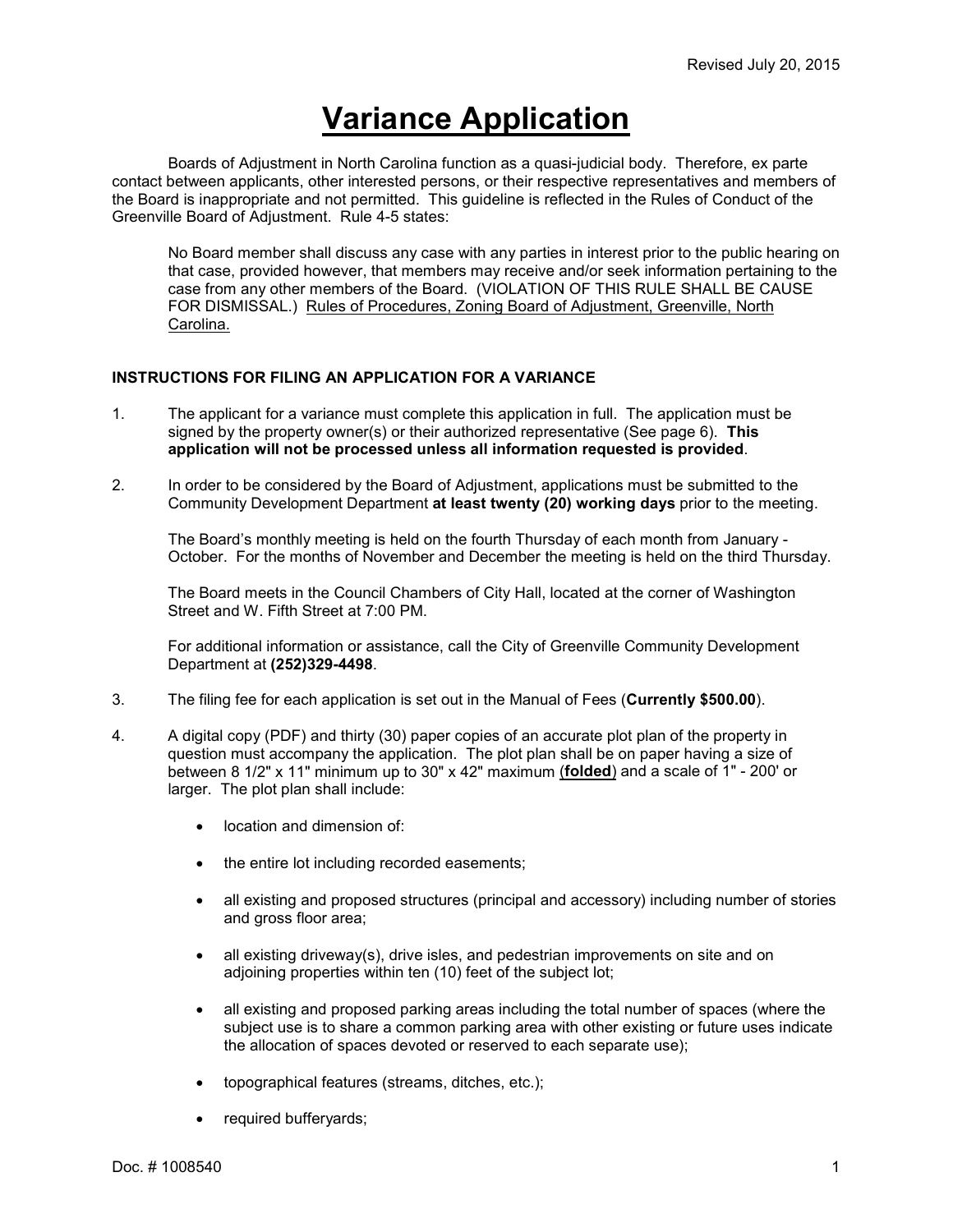- minimum building lines (MBL) and existing and future right-of-way lines (R/W);
- location or vicinity map may be drawn to a scale of not less than 1" 1000';

#### **NOTES:**

These are minimum submission requirements. The Board of Adjustment reserves the right to require additional information where such submission is necessary to insure compliance with applicable criteria in the individual case. The applicant is encouraged to submit additional information if desired.

No change in permitted uses may be authorized by variance. Appropriate conditions may be imposed on any variance, provided that the conditions are reasonably related to the variance. Any other ordinance that regulates land use or development may provide for variances consistent with the provisions of this subsection.

If the requested variance is granted, the applicant also may be required to apply for and receive a separate special use permit. It is recommended that the application for a special use permit be on the calendar for the same night as the request for a variance.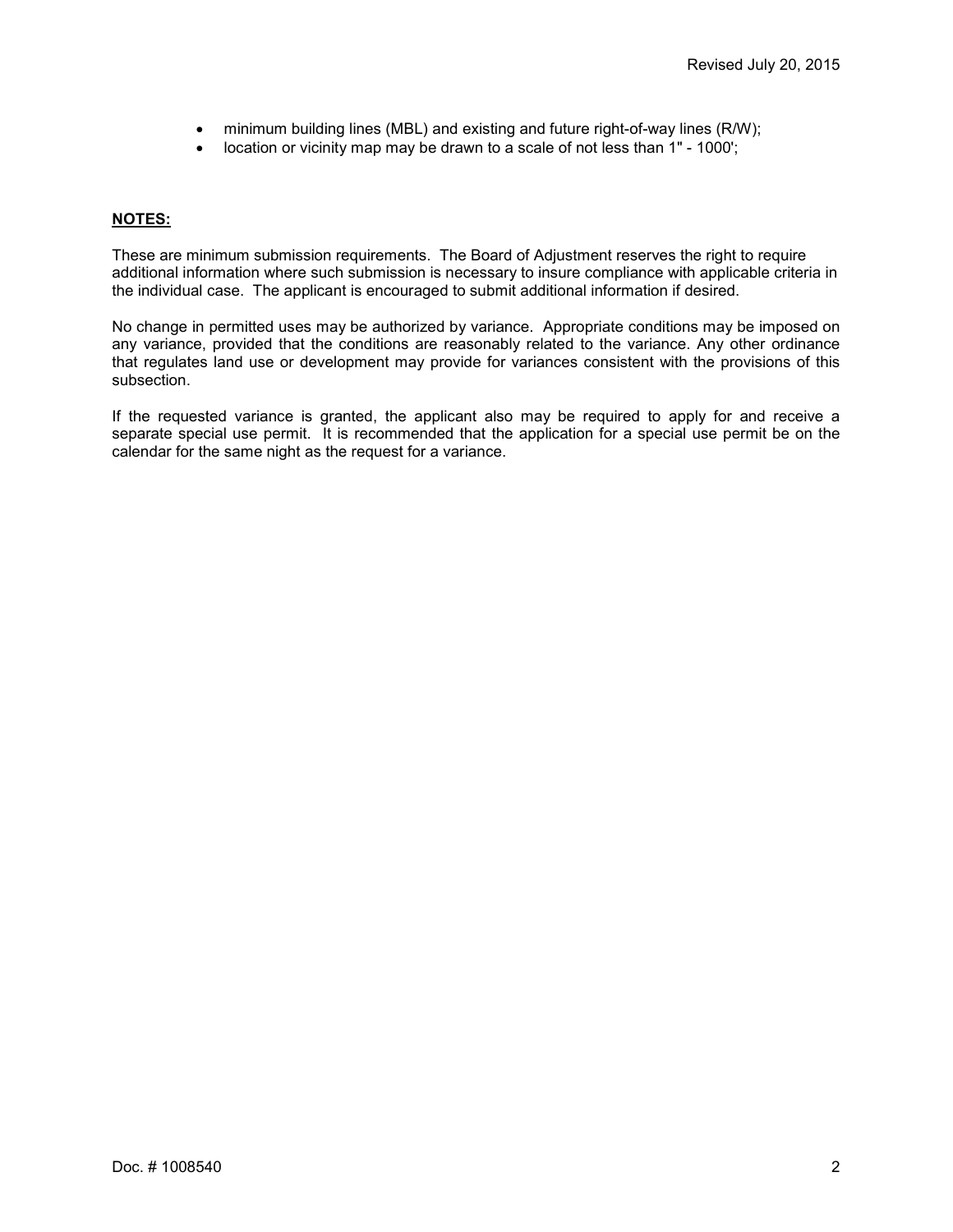Revised July 20, 2015

 $\begin{picture}(150,10) \put(0,0){\vector(1,0){100}} \put(15,0){\vector(1,0){100}} \put(15,0){\vector(1,0){100}} \put(15,0){\vector(1,0){100}} \put(15,0){\vector(1,0){100}} \put(15,0){\vector(1,0){100}} \put(15,0){\vector(1,0){100}} \put(15,0){\vector(1,0){100}} \put(15,0){\vector(1,0){100}} \put(15,0){\vector(1,0){100}} \put(15,0){\vector(1,0){100}}$ 

Date Received \_\_\_\_\_\_\_\_\_\_\_\_\_\_

## **CITY OF GREENVILLE VARIANCE APPLICATION**

| <u> 1990 - 1991 - 1992 - 1993 - 1994 - 1995 - 1996 - 1997 - 1998 - 1999 - 1999 - 1999 - 1999 - 1999 - 1999 - 199</u> |
|----------------------------------------------------------------------------------------------------------------------|
|                                                                                                                      |
|                                                                                                                      |
|                                                                                                                      |
|                                                                                                                      |
| Location /Street address where variance is requested ___________________________                                     |
|                                                                                                                      |
| Variance requested from section(s) (what variance is requested) ___________________________________                  |
| of the Greenville City Code.                                                                                         |
|                                                                                                                      |
|                                                                                                                      |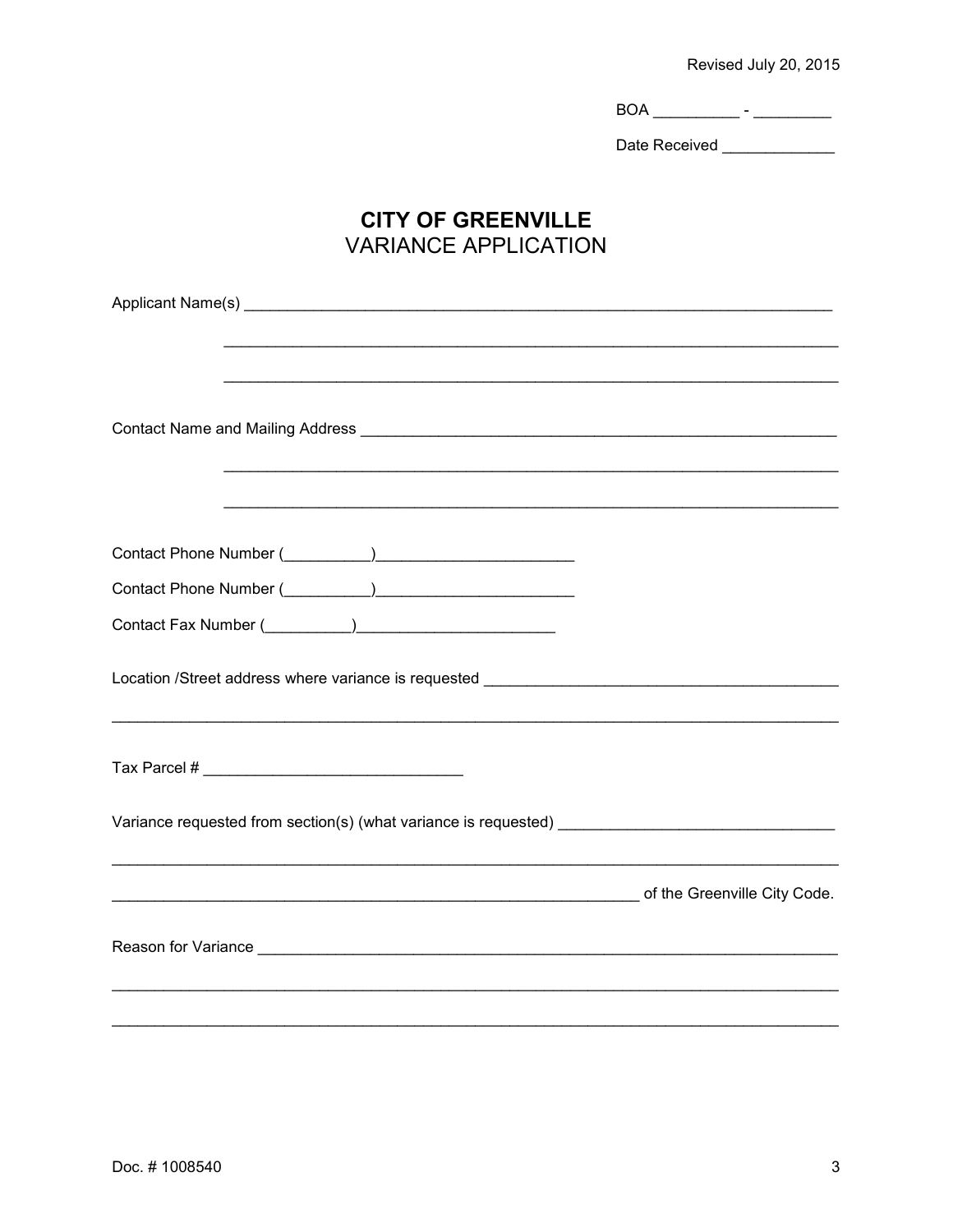#### **FACTORS RELEVANT TO THE ISSUANCE OF A VARIANCE**

When unnecessary hardships would result from carrying out the strict letter of a zoning ordinance, the board of adjustment shall vary any of the provisions of the ordinance upon a showing of all of the following: (State facts and arguments in support of each)

1. Unnecessary hardship would result from the strict application of the ordinance. It shall not be necessary to demonstrate that, in the absence of the variance, no reasonable use can be made of the property. **(What hardships would be created by a strict following of the ordinance.)**

\_\_\_\_\_\_\_\_\_\_\_\_\_\_\_\_\_\_\_\_\_\_\_\_\_\_\_\_\_\_\_\_\_\_\_\_\_\_\_\_\_\_\_\_\_\_\_\_\_\_\_\_\_\_\_\_\_\_\_\_\_\_\_\_\_\_\_\_\_\_\_\_\_\_\_\_\_\_\_\_\_\_\_\_

\_\_\_\_\_\_\_\_\_\_\_\_\_\_\_\_\_\_\_\_\_\_\_\_\_\_\_\_\_\_\_\_\_\_\_\_\_\_\_\_\_\_\_\_\_\_\_\_\_\_\_\_\_\_\_\_\_\_\_\_\_\_\_\_\_\_\_\_\_\_\_\_\_\_\_\_\_\_\_\_\_\_\_\_

\_\_\_\_\_\_\_\_\_\_\_\_\_\_\_\_\_\_\_\_\_\_\_\_\_\_\_\_\_\_\_\_\_\_\_\_\_\_\_\_\_\_\_\_\_\_\_\_\_\_\_\_\_\_\_\_\_\_\_\_\_\_\_\_\_\_\_\_\_\_\_\_\_\_\_\_\_\_\_\_\_\_\_\_

\_\_\_\_\_\_\_\_\_\_\_\_\_\_\_\_\_\_\_\_\_\_\_\_\_\_\_\_\_\_\_\_\_\_\_\_\_\_\_\_\_\_\_\_\_\_\_\_\_\_\_\_\_\_\_\_\_\_\_\_\_\_\_\_\_\_\_\_\_\_\_\_\_\_\_\_\_\_\_\_\_\_\_\_

\_\_\_\_\_\_\_\_\_\_\_\_\_\_\_\_\_\_\_\_\_\_\_\_\_\_\_\_\_\_\_\_\_\_\_\_\_\_\_\_\_\_\_\_\_\_\_\_\_\_\_\_\_\_\_\_\_\_\_\_\_\_\_\_\_\_\_\_\_\_\_\_\_\_\_\_\_\_\_\_\_\_\_\_

2. The hardship results from conditions that are peculiar to the property, such as location, size, or topography. Hardships resulting from personal circumstances, as well as hardships resulting from conditions that are common to the neighborhood or the general public, may not be the basis for granting a variance. **(What are the unique features of this property as compared to other properties in the area that create the hardship identified.)**

\_\_\_\_\_\_\_\_\_\_\_\_\_\_\_\_\_\_\_\_\_\_\_\_\_\_\_\_\_\_\_\_\_\_\_\_\_\_\_\_\_\_\_\_\_\_\_\_\_\_\_\_\_\_\_\_\_\_\_\_\_\_\_\_\_\_\_\_\_\_\_\_\_\_\_\_\_\_\_\_\_\_\_\_

\_\_\_\_\_\_\_\_\_\_\_\_\_\_\_\_\_\_\_\_\_\_\_\_\_\_\_\_\_\_\_\_\_\_\_\_\_\_\_\_\_\_\_\_\_\_\_\_\_\_\_\_\_\_\_\_\_\_\_\_\_\_\_\_\_\_\_\_\_\_\_\_\_\_\_\_\_\_\_\_\_\_\_\_

\_\_\_\_\_\_\_\_\_\_\_\_\_\_\_\_\_\_\_\_\_\_\_\_\_\_\_\_\_\_\_\_\_\_\_\_\_\_\_\_\_\_\_\_\_\_\_\_\_\_\_\_\_\_\_\_\_\_\_\_\_\_\_\_\_\_\_\_\_\_\_\_\_\_\_\_\_\_\_\_\_\_\_\_

\_\_\_\_\_\_\_\_\_\_\_\_\_\_\_\_\_\_\_\_\_\_\_\_\_\_\_\_\_\_\_\_\_\_\_\_\_\_\_\_\_\_\_\_\_\_\_\_\_\_\_\_\_\_\_\_\_\_\_\_\_\_\_\_\_\_\_\_\_\_\_\_\_\_\_\_\_\_\_\_\_\_\_\_

\_\_\_\_\_\_\_\_\_\_\_\_\_\_\_\_\_\_\_\_\_\_\_\_\_\_\_\_\_\_\_\_\_\_\_\_\_\_\_\_\_\_\_\_\_\_\_\_\_\_\_\_\_\_\_\_\_\_\_\_\_\_\_\_\_\_\_\_\_\_\_\_\_\_\_\_\_\_\_\_\_\_\_\_

3. The hardship did not result from actions taken by the applicant or the property owner. The act of purchasing property with knowledge that circumstances exist that may justify the granting of a variance shall not be regarded as a self-created hardship. **(What and/or who caused the hardship.)**

\_\_\_\_\_\_\_\_\_\_\_\_\_\_\_\_\_\_\_\_\_\_\_\_\_\_\_\_\_\_\_\_\_\_\_\_\_\_\_\_\_\_\_\_\_\_\_\_\_\_\_\_\_\_\_\_\_\_\_\_\_\_\_\_\_\_\_\_\_\_\_\_\_\_\_\_\_\_\_\_\_\_\_\_

\_\_\_\_\_\_\_\_\_\_\_\_\_\_\_\_\_\_\_\_\_\_\_\_\_\_\_\_\_\_\_\_\_\_\_\_\_\_\_\_\_\_\_\_\_\_\_\_\_\_\_\_\_\_\_\_\_\_\_\_\_\_\_\_\_\_\_\_\_\_\_\_\_\_\_\_\_\_\_\_\_\_\_\_

\_\_\_\_\_\_\_\_\_\_\_\_\_\_\_\_\_\_\_\_\_\_\_\_\_\_\_\_\_\_\_\_\_\_\_\_\_\_\_\_\_\_\_\_\_\_\_\_\_\_\_\_\_\_\_\_\_\_\_\_\_\_\_\_\_\_\_\_\_\_\_\_\_\_\_\_\_\_\_\_\_\_\_\_

\_\_\_\_\_\_\_\_\_\_\_\_\_\_\_\_\_\_\_\_\_\_\_\_\_\_\_\_\_\_\_\_\_\_\_\_\_\_\_\_\_\_\_\_\_\_\_\_\_\_\_\_\_\_\_\_\_\_\_\_\_\_\_\_\_\_\_\_\_\_\_\_\_\_\_\_\_\_\_\_\_\_\_\_

\_\_\_\_\_\_\_\_\_\_\_\_\_\_\_\_\_\_\_\_\_\_\_\_\_\_\_\_\_\_\_\_\_\_\_\_\_\_\_\_\_\_\_\_\_\_\_\_\_\_\_\_\_\_\_\_\_\_\_\_\_\_\_\_\_\_\_\_\_\_\_\_\_\_\_\_\_\_\_\_\_\_\_\_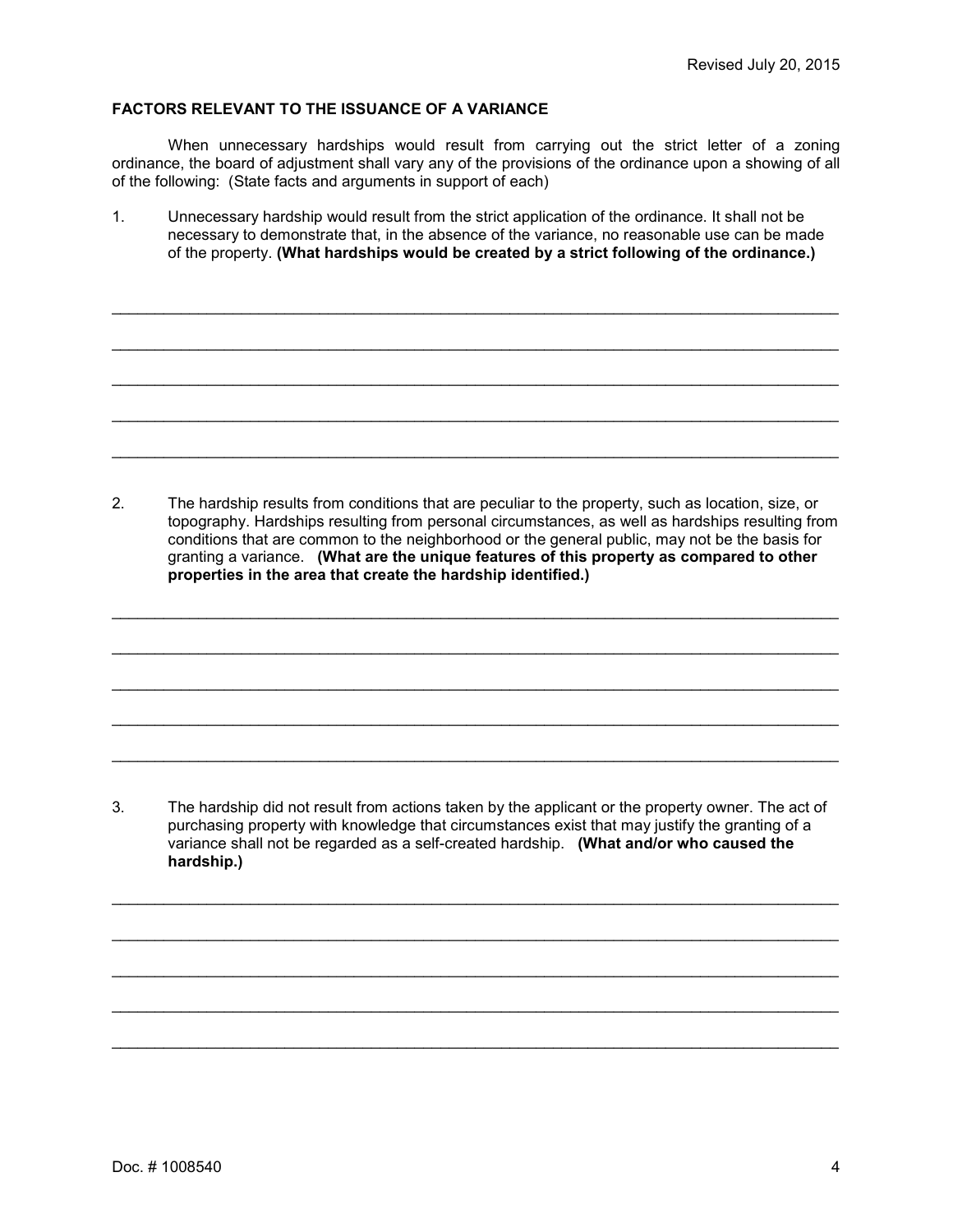4. The requested variance is consistent with the spirit, purpose, and intent of the ordinance, such that public safety is secured, and substantial justice is achieved. **(How is the proposed requested variance consistent with the spirit, intent and purpose of the ordinance.)**

\_\_\_\_\_\_\_\_\_\_\_\_\_\_\_\_\_\_\_\_\_\_\_\_\_\_\_\_\_\_\_\_\_\_\_\_\_\_\_\_\_\_\_\_\_\_\_\_\_\_\_\_\_\_\_\_\_\_\_\_\_\_\_\_\_\_\_\_\_\_\_\_\_\_\_\_\_\_\_\_\_\_\_\_

 $\_$  , and the set of the set of the set of the set of the set of the set of the set of the set of the set of the set of the set of the set of the set of the set of the set of the set of the set of the set of the set of th

\_\_\_\_\_\_\_\_\_\_\_\_\_\_\_\_\_\_\_\_\_\_\_\_\_\_\_\_\_\_\_\_\_\_\_\_\_\_\_\_\_\_\_\_\_\_\_\_\_\_\_\_\_\_\_\_\_\_\_\_\_\_\_\_\_\_\_\_\_\_\_\_\_\_\_\_\_\_\_\_\_\_\_\_

\_\_\_\_\_\_\_\_\_\_\_\_\_\_\_\_\_\_\_\_\_\_\_\_\_\_\_\_\_\_\_\_\_\_\_\_\_\_\_\_\_\_\_\_\_\_\_\_\_\_\_\_\_\_\_\_\_\_\_\_\_\_\_\_\_\_\_\_\_\_\_\_\_\_\_\_\_\_\_\_\_\_\_\_

\_\_\_\_\_\_\_\_\_\_\_\_\_\_\_\_\_\_\_\_\_\_\_\_\_\_\_\_\_\_\_\_\_\_\_\_\_\_\_\_\_\_\_\_\_\_\_\_\_\_\_\_\_\_\_\_\_\_\_\_\_\_\_\_\_\_\_\_\_\_\_\_\_\_\_\_\_\_\_\_\_\_\_\_

I certify that all the information presented by me in this application is accurate to the best of my knowledge, information and belief. I authorize the City of Greenville to place a sign on the property in question for the purpose of alerting the general public of my request.

| <b>Print Name</b> | Signature of Applicant | Date |
|-------------------|------------------------|------|
| <b>Print Name</b> | Signature of Applicant | Date |